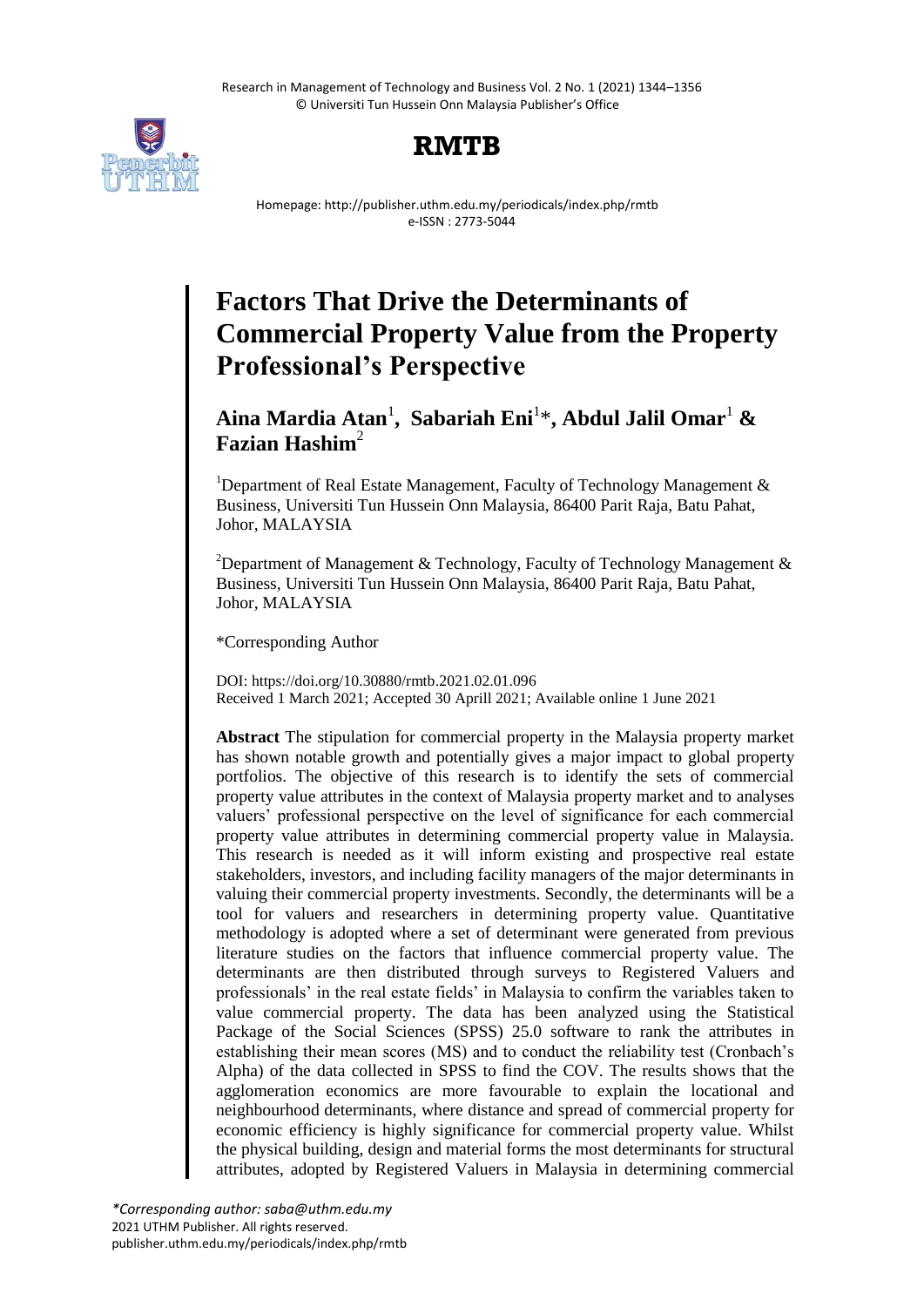property value.

**Keywords**: Commercial property, Property Value Determinants, Location, Neighbourhood, Structure

#### **1. Introduction**

Commercial real estate is property that is used exclusively for business purposes and is leased out to provide a workspace rather than a living space. Commercial real estate provides venues for companies to carry out daily operations and cater to customers' need conveniently. Identification of the determinants that influence the property value plays an important role in property valuation. Wong et al. (2002) mentioned that property attributes are classified into three classes, namely, location attributes (access to social and economic facilities), structural traits (floor area, floor height, etc.) and neighborhood characteristics (neighborhood quality). These attributes are important as it is highly significant in property value's formation. The purpose of this research is to fill the gap in the knowledge of commercial real estate studies. The determinant of commercial property value is important to be review as it would help investors and current stakeholder to know their property worth.

#### 1.1 Research Background

Identification of the determinants that influence the property value plays an important role in property valuation. Wong et al. (2002) mentioned that property attributes are classified into three classes which are location attributes, structural traits and neighbourhood characteristics. These attributes are important as it is highly significant in property value's formation but does other types of property attributes consistency in line with the attributes for the commercial property value.

Moreover, commercial property market, as any other market, is composed of a whole range of subjective valuations, each of which may be regularly changing (Chan & Abidoye, 2019). Only a valuer which were registered with The Board of Valuers, Appraisers, Estate Agents & Property Manager can practice valuation in Malaysia. Their opinions are valid and were considered in determining the market value of a real estate property. Thus the role of a registered valuer as the group of professionals in the real estate valuation field is important in this research. A real estate professional is often sought to appraise the value of an interest in a property. Thus, the valuer have to analyses the value and during their exercise there are the many characteristics of the subject property which were also synonyms to determinants of the property value that are needed to be considered (Chan & Abidoye, 2019; Sabina, Trojanek et.al, 2014).

#### 1.2 Problem Statements

The value of a real estate property is influenced by several independent attributes (Gwamna, Yusoff, & Ismail, 2015). With abundance of studies being done by other researchers, there are a necessity to seek for the determinant that influence the commercial property value in the perspective of local valuers. It is needed in order to understand the local commercial property market. The impact of different attributes on property values is perceived differently by the different stakeholders because of the heterogeneous nature of real estate properties (Abidoye & Chan, 2016). Thus, a foresight study in determining which and what is the highest attributes influencing the method used to value commercial property is needed. Moreover, a simple mathematical calculation does not define valuation (Millington, 2014). Therefore, there is a need for valuers' perspective on the commercial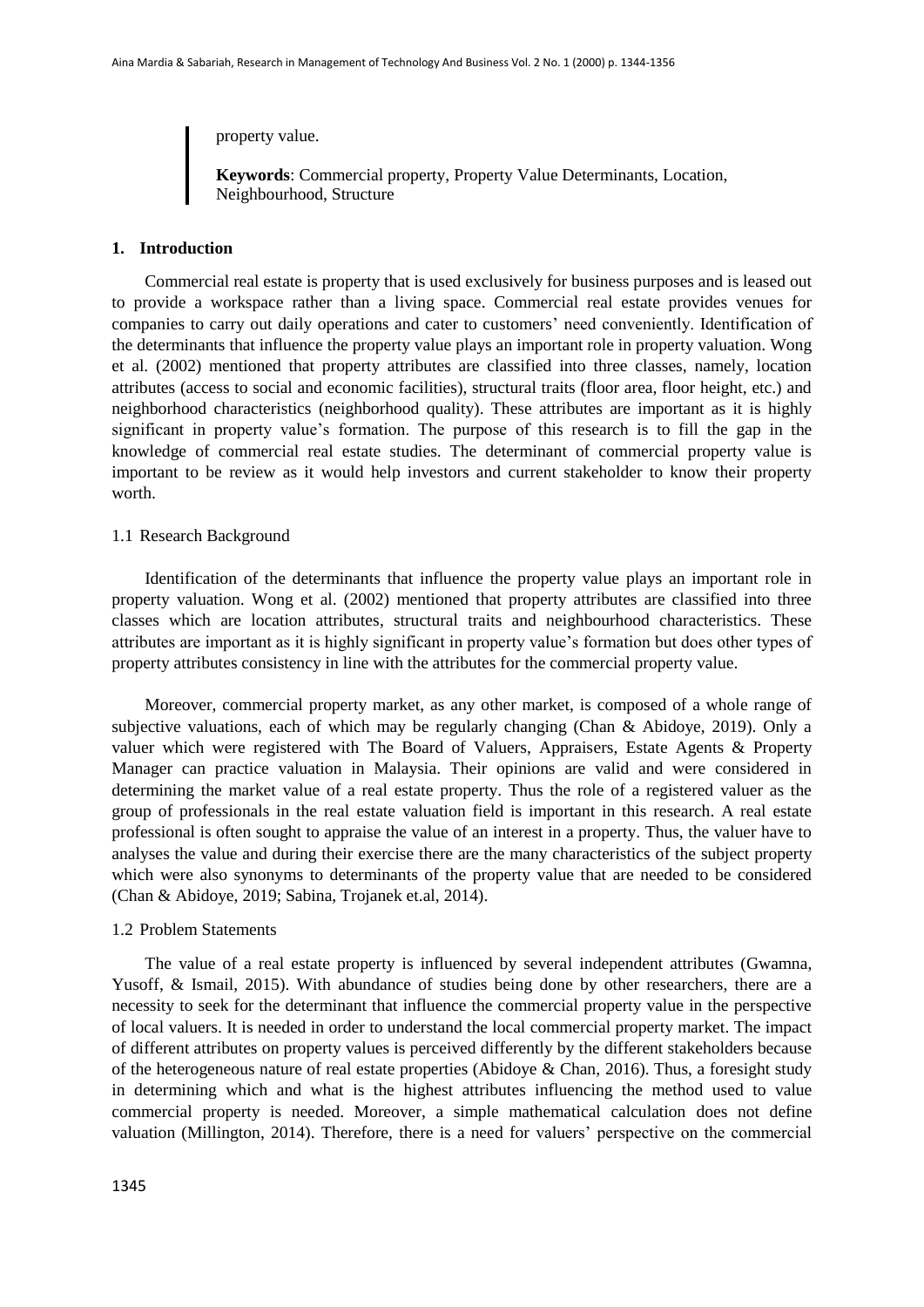property determinant is essential as they are the value-based professional's in determining the properties' worth (Sabina & Trojanek, 2014).

#### 1.3 Research Questions

- (i) What variables that will influenced commercial property value?
- (ii) What is the property valuer's professional perspective in determining level of significance of a commercial property value determinant in Malaysia?

#### 1.4 Research Objectives

- (i) To identify the sets of commercial property value attributes in the context of Malaysian property market.
- (ii) To analyse valuers' professional perspective on the level of significance of each commercial property value attributes in determining commercial property value in Malaysia.

### 1.5 Significance of the Study

This study benefited the Registered Valuers, Property Investors, Stakeholders, and academia in terms of the understanding of commercial property determinants and how this evolution will help their decision in commercial property value. Furthermore, it is significant to the end users such as property buyer, sellers, estate agents, and students to understand the commercial property value.

#### 1.6 Scope of the Study

This study is focusing on the practitioner in Malaysia property sector or has the credibility in the field, registered with the Board of Valuers, Appraisers and Estate Agents and Property Managers (BOVAEP). Their perspective and experience will then help to determine the determinants taken into valuing commercial property.

# **2. Literature Review**

In this section, a review of previous research regarding commercial property concept, its determinant and challenges in valuing commercial property is examined.

#### 2.1 Commercial Real Estate

According to Conti and Harris (2013) commercial real estate includes apartment buildings, offices, warehouse, retail center, hotels, resorts and land development. However, Michael Ball, Colin Lizieri and MacGregor, (1998) denotes that commercial property is generally divided into broad sectors which includes offices, shops and industrial property. In his research, the commercial real estate market is categorised broadly related to sectors of employment. Furthermore, in understanding the economic for commercial real estate, the demand and supply of the commercial property shows the significant attributes to determining the commercial property value (Mehrhoff, J (2017); M. Margaretha and N. Anastasia (2015). Where the mix of service and industrial activity alters over time and is reflected in levels of demand for particular types of property, whilst in urban markets, there are spatial variations in demand (M. Margaretha, N. [Anastasia](https://scholar.google.com.my/citations?user=Kf2J1igAAAAJ&hl=en&oi=sra) (2015); Ball et al (1998); Boon, F.N. and Higgins, D. (2007).

#### 2.2 Commercial Real Estate Trends

To grabs a better understanding on the commercial real estate trends, Ball and Lizieri (2009) states that there is a connection between demand and supply of commercial property and commercial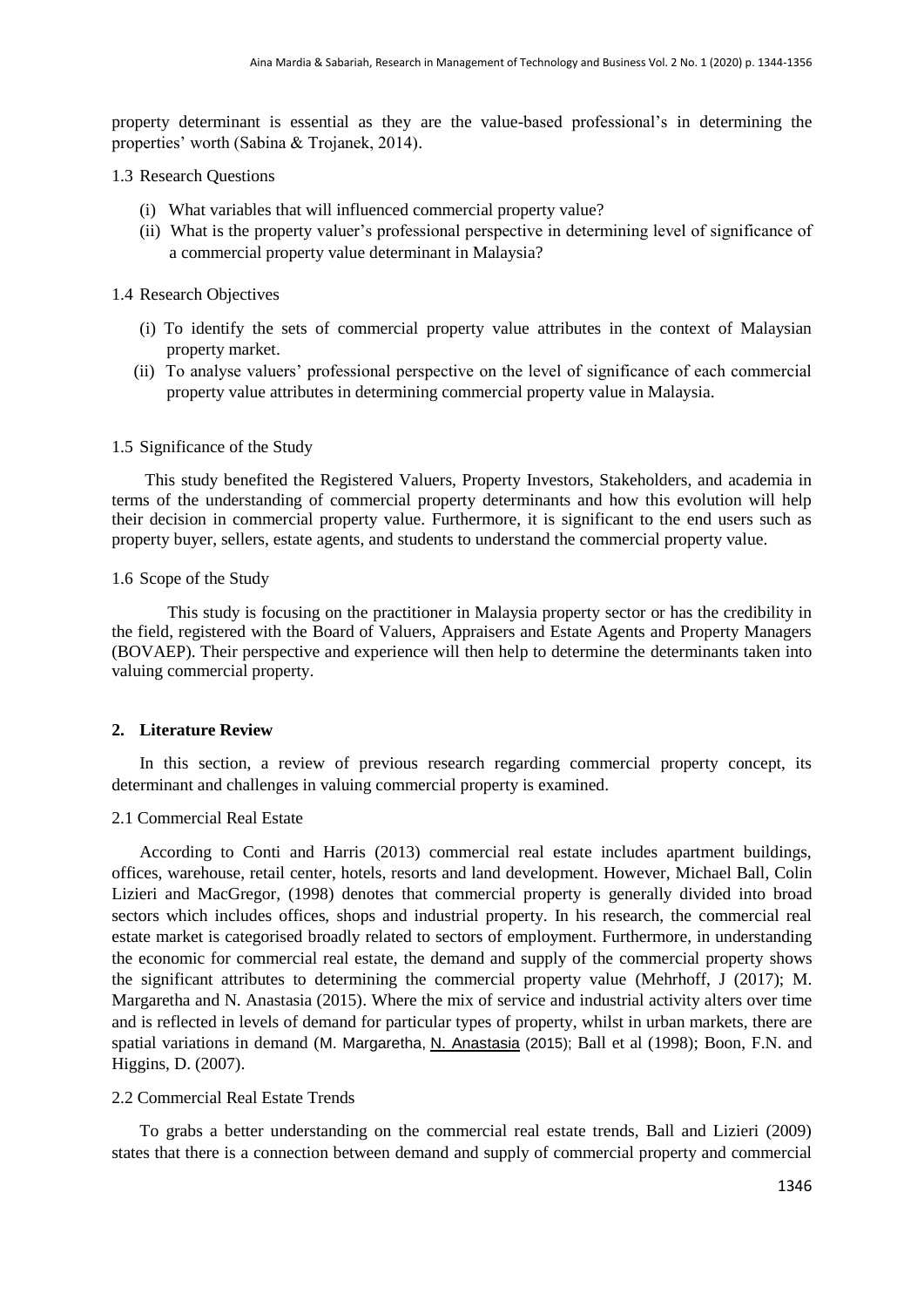property investment. The commercial property market is centered on investment construct with transaction participants basing their decisions on return possibilities . As stated by Boon and Higgins (2007), rental value is a key parameter for measuring real property performance which therefore includes the commercial property market. According to Ballet al, (1998) rent plays important role as the price mechanism that balances supply and demand in four interlinked markets which are:

- 1. The user market.
- 2. The development market.
- 3. The financial asset market.
- 4. The land market.

From the previous literature examined, the demand and supply of the commercial property can be indicated by sectoral activity levels. Thus, growth of business services employment, the mix of service and industrial activity is reflected in the levels of demand for particular types of property (Ball et al, (1998). Furthermore, other attributes does influence the commercial property market such as in infrastructure investment (Ball and Nanda, 2013).

# 2.3 Commercial Real Estate Determinant

Determinants of property value are important as it shows why does a land value worth that much. According to Gwamna et al (2015) major determinant factors of land use and property values fall within the classification of structural, locational and neighbourhood attributes. This statement was also supported by (Abidoye & Chan, 2016) (Figure 1) to explain simply on the attributes that contributes to the property determinants in commercial property valuation.



**Figure 1: Determinant for property value (Adapted from Abidoye & Chan, 2016)**

To generate these attributes, researcher such Margaretha & Anastasia (2016) and Gwamna et al., (2015) refers to the concept of "Willingness To Pay" (WTP). The concept of WTP to maintain or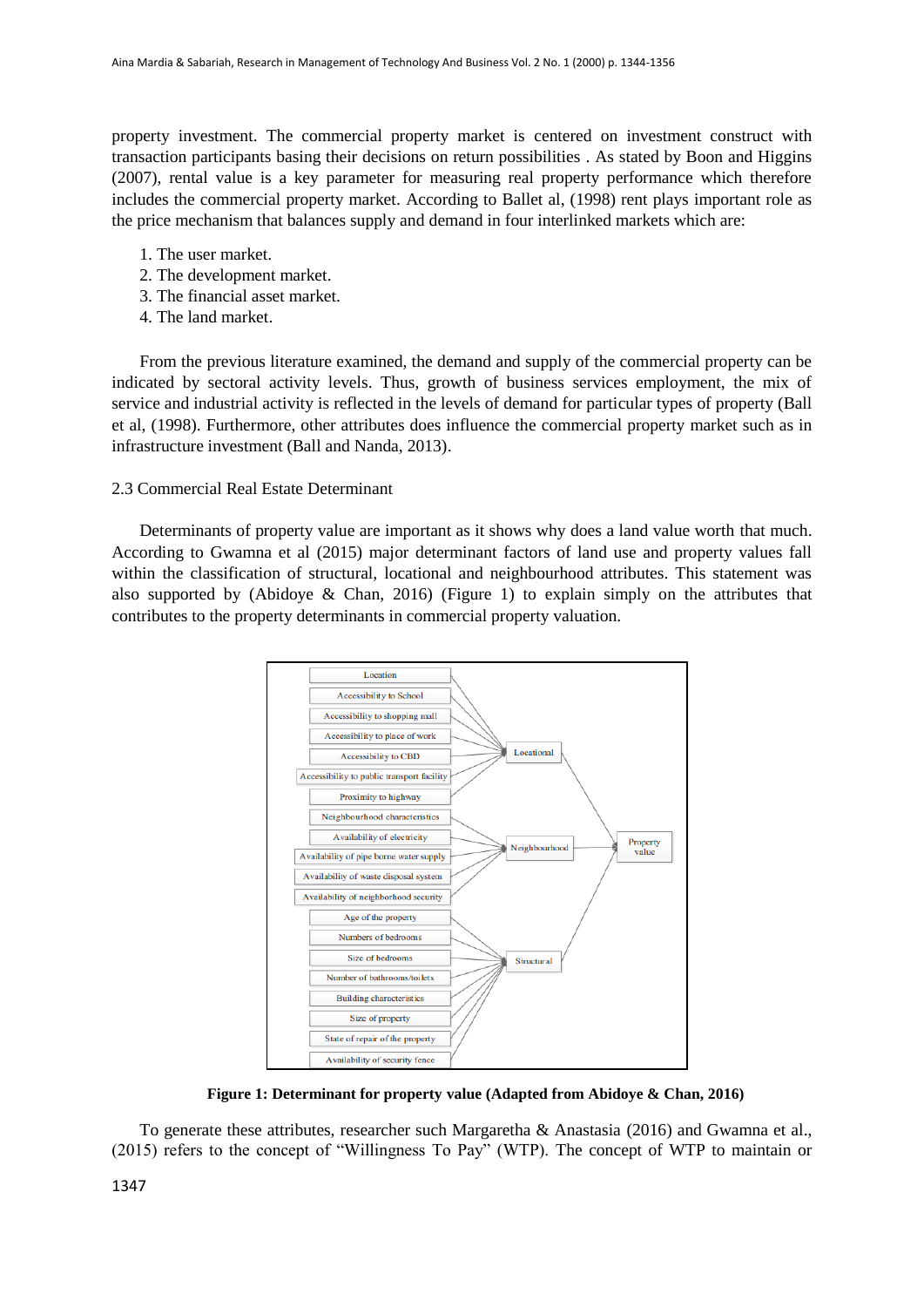achieve utility is very relevant to land use and property value analyses, since what really determines land use is the interest of consumer or investor in such land. The investor interest on the land would consequently create demand which sustains property values. Other attributes derives from the previous research in identifying the determinants for commercial property value is shown in Appendix A.

#### *(a) Locational Attributes*

Transport cost models suggest that the attractiveness of urban locations, and hence spatial variation in demand for space, depends upon accessibility. For the purpose of agglomeration, transportation infrastructure would give benefit to the commercial property value (Yu, H., Pang, H., & Zhang, M. (2017); Mike Wrigley, 2001).

According to Oni, Ajibola, Iroham & A.Akinjare (2014) accessibility have significant impacts on commercial property. From the research done, they agree on the importance of road accessibility that have great impact over the property value. However, they did not refuse on the attributes of neighbourhood and structural in reflecting the commercial property value. Presence of occupational demand to occupy space by renting are associated with the spread of industries in an area which lead to locational decisions by firms. (Michael Ball, Colin Lizieri, 2009)

Moreover, although the rise of demand on green and sustainable commercial property in Malaysia are not momentous, it still attracts demand among the local's investor. A study done by Mohammed et al., (2016) showed that locational factor motivates the investor's decision for the demand of green and sustainable commercial property.

#### *(b) Neighbourhood Attributes*

The neighbourhood sense of security is one of factors that influence buyer to pay for commercial property (Abidoye & Chan, 2016). Statement on the neighbourhood factors as one of the variables in determining property value are agreed by authors such Abidoye & Chan, (2016), Komisarov, V., Kauškale, L., & Lepkova, N. (2016); Gwamna et al., (2015); Mike Wrigley, (2001). The rental growth associates with the idstance also plays a major role in determining the commercial property value (Bellman, L., & Öhman, P. (2016); N. B., & Nuhu, J. I., 2014) associated with the risk especially in assessing the rate of return for commercial property (Razali, M. N., (2014); Michael Ball and Anupam Nanda, 2013).

#### *(c) Structural Attributes*

According to M. Margaretha & N. Anastasia (2015), from their research on WTP of investors, building finishing quality, and view of the property gave significant impact to investor's WTP. Efficiency of energy consumption in a commercial property were also being considered in the price comparisons. Property with a premium labelled energy consumption are rated as lower risk and there is presence of demand to pay these kinds of property above the average rent (Parkinson, 2009).

Furthermore, the size and numbers of habitable room in a property appeared more often in a study of determinant of property value done in the Lagos, Metropolis (Abidoye & Chan, 2016). The demand of space in the commercial real estate are perfectly in line with the structural attributes. Thus, it shows how the characteristic of a building affect the value (M. Margaretha, [N. Anastasia](https://scholar.google.com.my/citations?user=Kf2J1igAAAAJ&hl=en&oi=sra) (2015); Ball et al (1998); Boon, F.N. and Higgins, D. (2007)).

#### 2.4 Challenges in Valuing Commercial Real Estate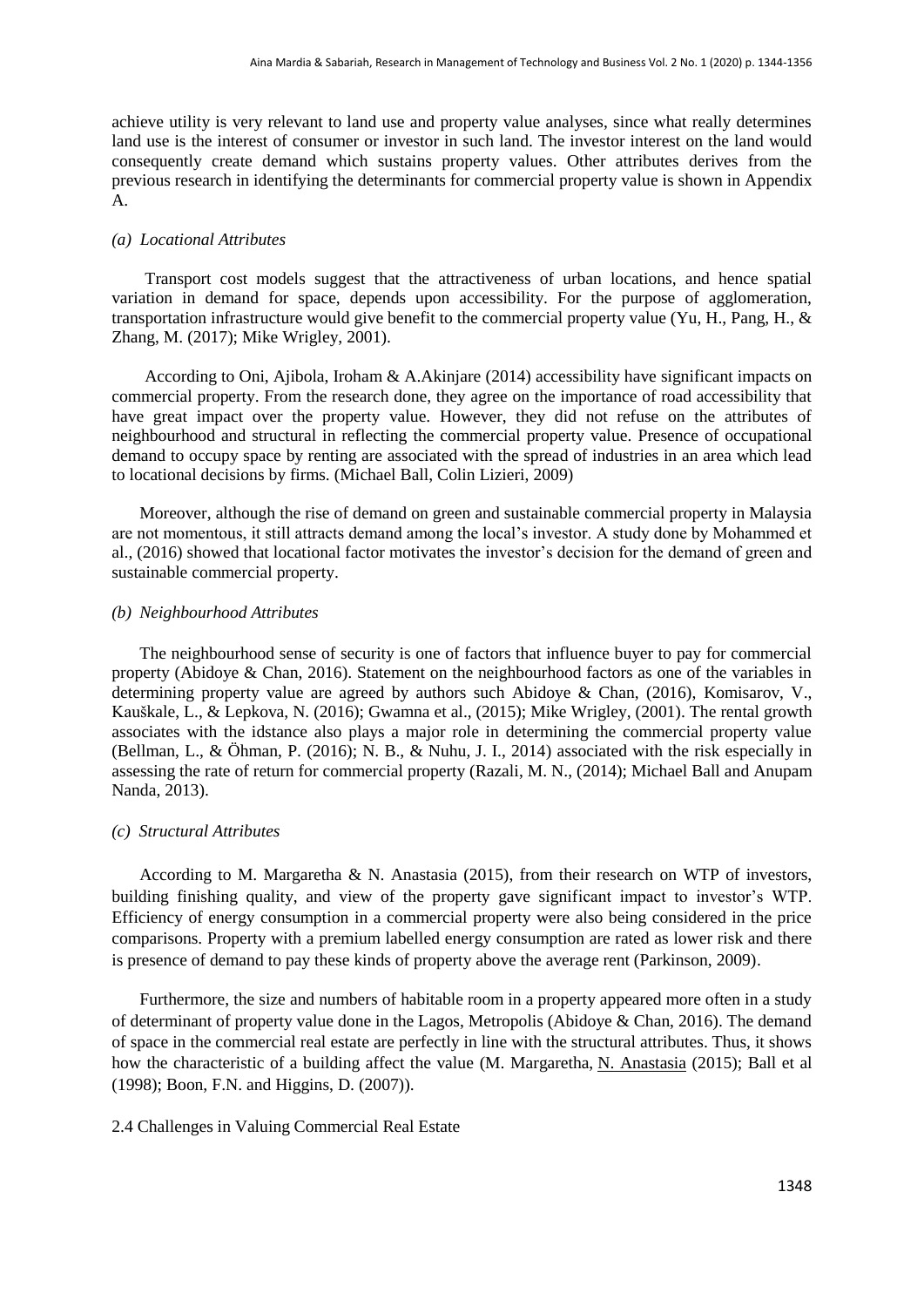Previous literature research shows that there are challenges in valuing commercial real estate mostly on finding the real data and application of data gathering in determining the commercial property value (Źróbek et.al., 2014). Furthermore, when the valuer's perception differs in terms of technical knowhow as well as the interpretation of data and value makes the difference between the professional's perspectives on commercial property value (Bellman & Öhman, 2016) and (Chan & Abidoye, 2019).

#### **3. Research Methodology**

To assess the determinants attributes for commercial property valuation from the property valuer's perspective, a quantitative research methodology was adopted. An online survey was distributed to 360 probable respondents but managed to receive only 118 feedback from the professionals.

#### 3.1 Research Design

The research consists of several process in order to achieve the research objectives. Firstly, problem statement has to be identified to see the direction of the research's objectives and scope of studies. On the second phase, readings through broad literature reviews related have to be made to support the research and as a based or prove that the attributes existed in the first place. On the third and fourth stage, data collection and data analysis was made to obtain results of research. Finally, conclusion and recommendation can be produced from the research made.

#### 3.2 Data Collection

A review of previous research on the aspect of commercial property value and their determinants is presented through massive literature review. The review on the past studies was done to show property value determinants in commercial property. Earlier research works are presented with the author name, year of published, issues, and determinant occurrence being showed in the table which have been included in the appendix as Table 1 (see Appendix A).

From the determinant that have been generated, a set of questionnaire survey has been distributed among random professional real estate appointment that met the qualification to be one. The questionnaire was scale with Likert-scale as shown by Table 2 below.

| $\sim$<br>$-110F$<br>◠<br>צונו.<br>111≚<br>~ | $\sim$<br>1 G 12 | $\sim$<br>Insio | - -<br>110h<br>≏an∟<br>c |
|----------------------------------------------|------------------|-----------------|--------------------------|

**Table 1: Likert-scale**

By considering the range of samples of the valuers in Malaysia, those valuers that met the selection criteria were randomly sampled. Table 2 shows the information that have been obtained from Puspha Malasamy, the Operation Manager of Board of Valuer, Appraiser, Estate Agent and Property Manager (BOVAEP) on the total registered and active member with the board.

# **Table 2: Professional's that are registered and still active under BOVAEP (P.Malasamy, personal communication, November 18, 2019)**

| No. | Position registered with the board | Total numbers |
|-----|------------------------------------|---------------|
|     | Appraiser                          | I b           |
|     | Valuer                             | 1006          |
|     | Estate Agent                       | 2136          |
|     | <b>Property Manager</b>            | 2480          |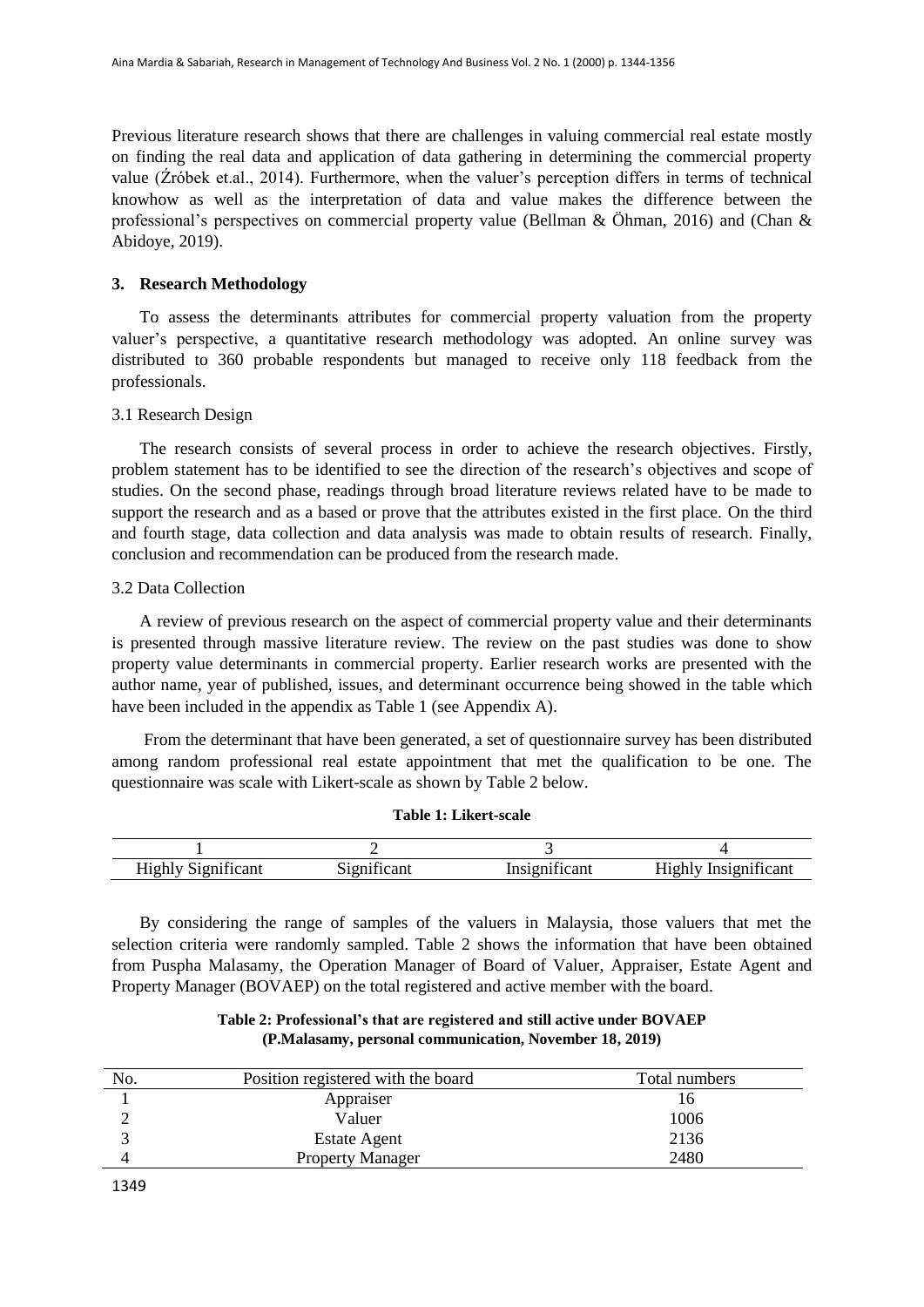| Total<br>population | .62c<br>,000 |
|---------------------|--------------|
|                     |              |

#### 3.3 Data Analysis

The data collected were analyzed using the Statistical Package of the Social Sciences (SPSS) 25.0 software to rank the attributes in establishing their mean scores (MS) and to conduct the reliability test (Cronbach's Alpha, α) of the data collected. The MS were estimated using the formula in Equation 1:

$$
MS = 5n5 + 4n4 + 3n3 + 2n2 + 1n1 N
$$

The coefficient of variation (COV) of each variable was calculated. COV is the measure of standard deviation as a percentage of the mean, and it expresses the relative variability of valuers' responses of each variable. The COV was computed using the formula in Equation 2:

$$
COV = S\ \overline{X} \times 100\%
$$

The output is explained in descriptive analysis to determine whether the attributes generated from the past literature affect level of variables adopted by qualified Registered Valuer in valuing commercial property in Malaysia.

#### **4. Data Analysis and Results**

A number of sample size is chosen to run the survey. Out of 5638 total population of registered and active professional's in the real estate field, 360 were randomly choose to answer the online questionnaire. The response rate of the respondent is shown in Table 3.

#### **Table 3: Response rate**

| Population | Sample size | <b>Duestionnaires</b><br>distributed | <b>Ouestionnaires</b><br>answered | Response rate<br>$\frac{9}{6}$ |
|------------|-------------|--------------------------------------|-----------------------------------|--------------------------------|
| 5638       | 360         | 360                                  |                                   | 20. 70<br>.) 4. I O            |

#### 4.1 Demographic

The frequency of respondent that answered the online questionnaires can be identify by their professional appointment which are shown on Figure 2. Respondent that work as a property valuer turns out to be the highest at 41 (34.7%). 36 (30.5%) of respondent were titled as Registered Valuer. The third highest group that responded to the online survey was Probationary Valuer which are 19 (16%). 8 (6.8%) and 13 (11%) of the respondent are Property Consultant and Property Manager respectively. Lastly, 1 (0.8%) work as a property advisor.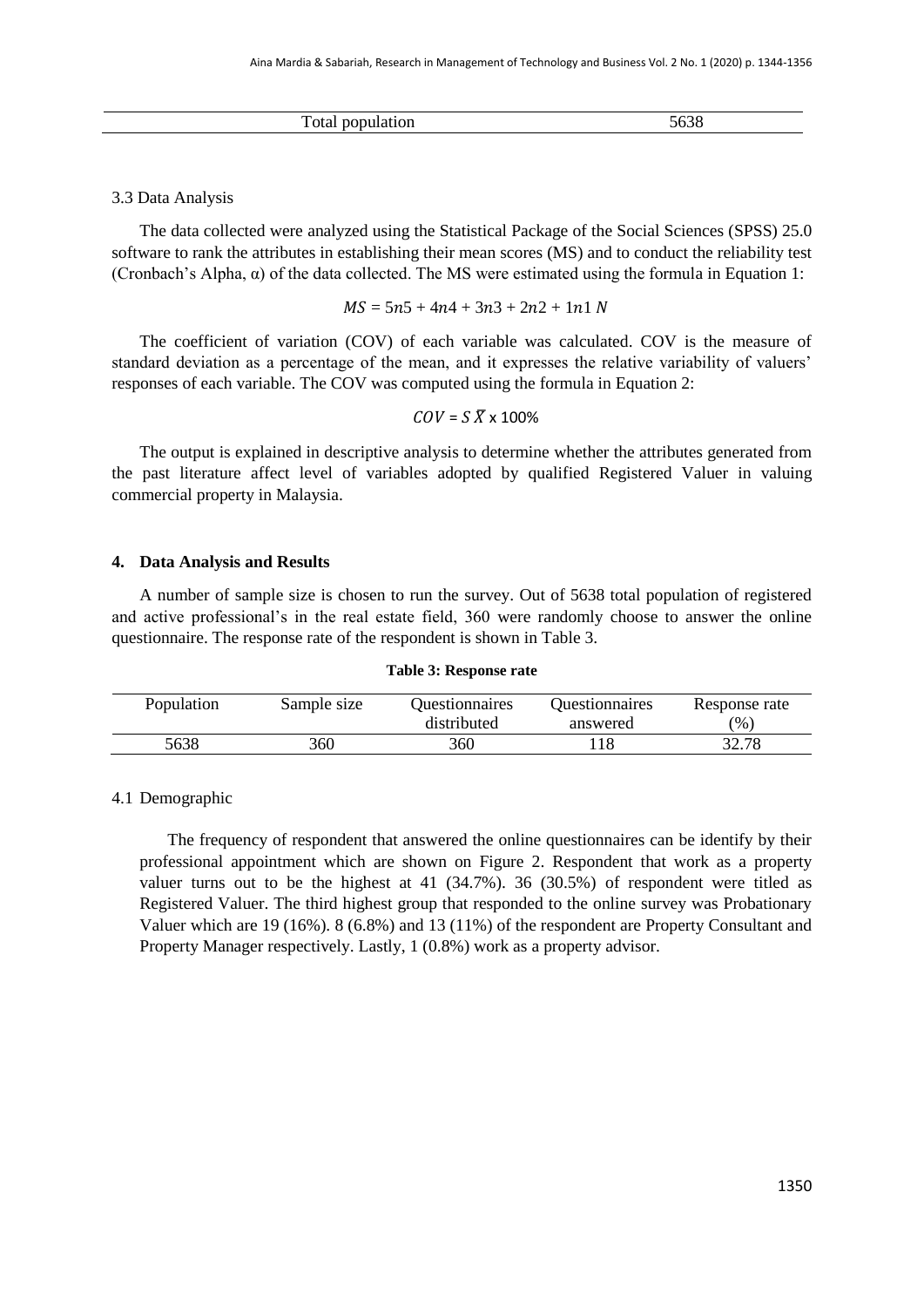

**Figure 2: Respondent orofessional appointment in their organization or property company**

#### 4.2 Reliability Test

The reliability test result was shown in Table 5, Reliability Test Analysis Table. α shown on the table reflect the value of Cronbach's Alpha,  $\overline{x}$  is the mean value, S is the standard deviation and COV is the coefficient of variation in percent.

|               | α     | $\overline{\phantom{0}}$<br>∼ | ັ    | (96)  |
|---------------|-------|-------------------------------|------|-------|
| Locational    | ).899 | 3.23                          | 0.53 | 16.44 |
| Neighbourhood | 0.830 | 3.12                          | 0.51 | 16.39 |
| Structural    | 0.906 | 21'                           | 0.47 | 15.36 |

**Table 5: Reliability test analysis table** 

The average mean for each factor listed under each attributes achieve the value above 3.00 which reflects the majority answers of the respondent as "significant". The standard deviation value which are low (less than 1) showed that most of the respondent's answers are close to the average. The low value of coefficient of variation indicates that the data are less variable and have a high stability.

#### 4.2.1 Locational Attributes

Based on Table 5, the factors that influence the locational attributes were measured using a 7 point Likert-scale (N=7) with an ( $\alpha$ =.899). The α value shows good level of consistency between the factors. The mean scores show agglomeration as the highest significant value among the respondents are align with the previous research which shows that the spread of industry influence the occupational growth of a location which would also increase the demand for occupancy in a location. Distance towards the city centre and CBD are classified as the second of the most significant among other factor's listed, this is also related to the numbers of companies and investors that would likely invest to location that are beneficial for their business growth and sustainability (Ball & Lizeri, 2009)

#### 4.2.2 Neighbourhood Attributes

Based on Table 5, the factors that influence the neighbourhood attributes were measured using a 6 point Likert-scale (N=6) with an ( $\alpha$ =.830). The  $\alpha$  value shows good level of consistency between the factors. The economic efficiency in allocating optimal resources is listed as the most significant factors, it resonates investors needs to reduce cost of production for any types of business and investment related to the possessions (Ball & Lizeri, 2009; Komisarov et al., 2016) Available transaction information on property falls on the second most significant factors, this is because investors would put their trust to invest and willingness to pay based on the value that are supported with previous transaction history that are available (Ball & Lizeri, 2009) Neighbourhood sense of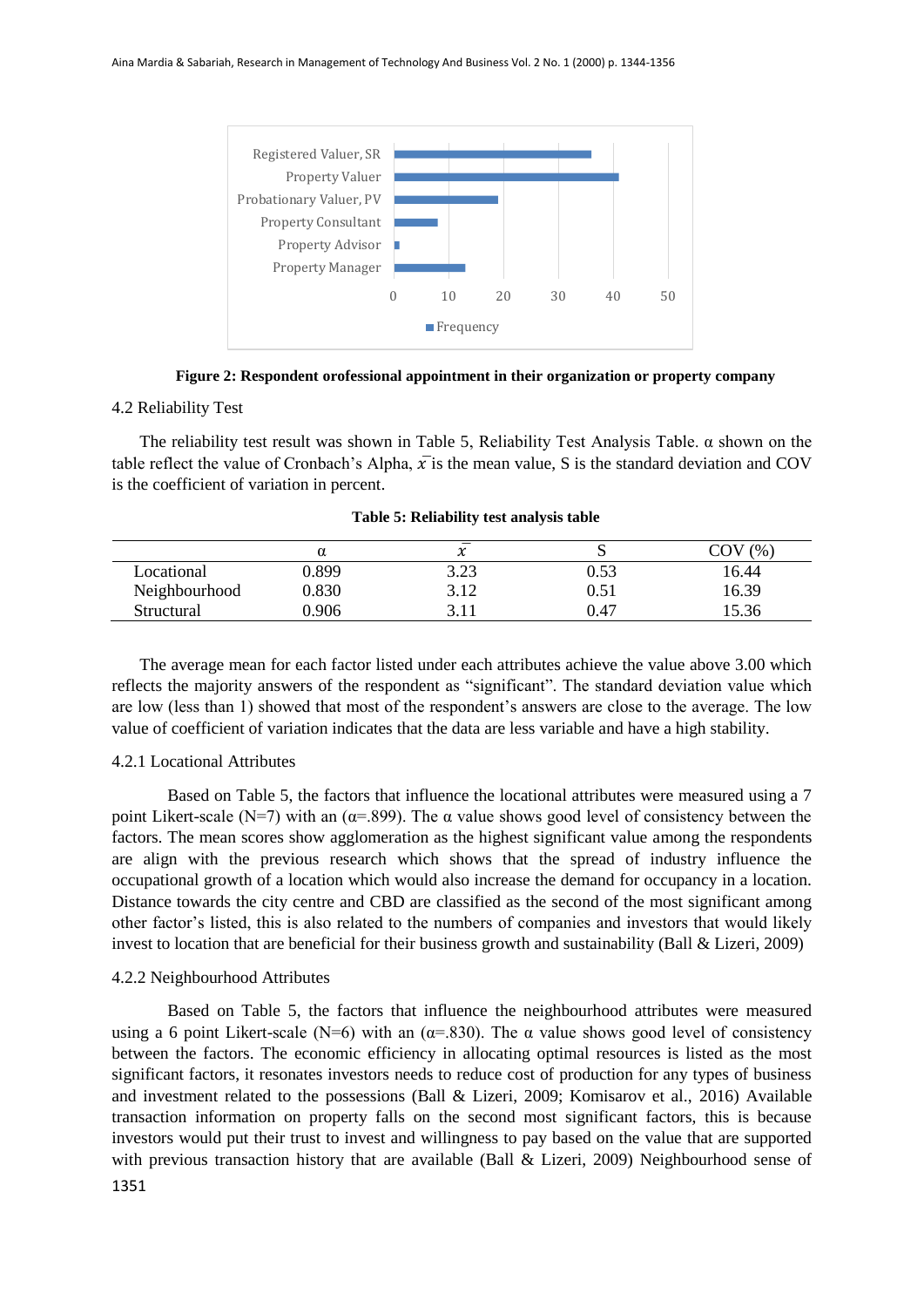security level's became the third most significant among the factor as it shows that valuers in Malaysia agrees that the commercial property value are affected by the way potential client's see the neighborhood state of being free from any threat of security.

# 4.2.3 Structural Attributes

Based on Table 5, the factors that influence the structural attributes were measured using an 8 point Likert-scale (N=8) with an ( $\alpha$ =.906). The  $\alpha$  value shows an excellent level of consistency between the factors.

Added-value that are affected by the building physical structure was ranked as the highest significant factor which linked to previous study by Margaretha & Anastasia, (2016) Element such as building finishing quality, building materials and designs are often the first thing that would caught potential client's eye. Green Building Index (GBI) and energy consumption efficiency falls on the second most significant factors. To be able to achieve the merit needed for GBI, the building would have to follow a guideline to be able to put the property among the green and as an energy consumption efficiency. Although the demand of green commercial property in Malaysia are not high, but the idea that green commercial building helps to reduce operating cost of a property attracts investors in this field. (Onuha et al., 2016)

#### **5. Discussion and Conclusion**

To conclude the research, the first objectives for this study has been obtained which a set of attributes that influence the commercial property value determinant was generated using a collection of previous literatures that revolves around the topics. While for the second objectives it was found that majority of the respondent from the real estate professional's which are active and registered with BOVAEP agree that the factors listed for each attributes are significant to the commercial property value determinant in Malaysia market.

For further research, it is advised to run the research in smaller population size by choosing professionals' respondent from a specific state only to obtain a more accurate sampling respondents and to have a better time utilization in obtaining their response to the questionnaire distributed. By choosing a smaller population, it is more reasonable to run the survey by interviewing the respondents individually and gather a more comprehensive knowledge on the respondent's perspective of the factors that influence the commercial property value determinant.

#### **Acknowledgement**

The authors would also like to thank the Faculty of Technology Management and Business, Universiti Tun Hussein Onn Malaysia for its support.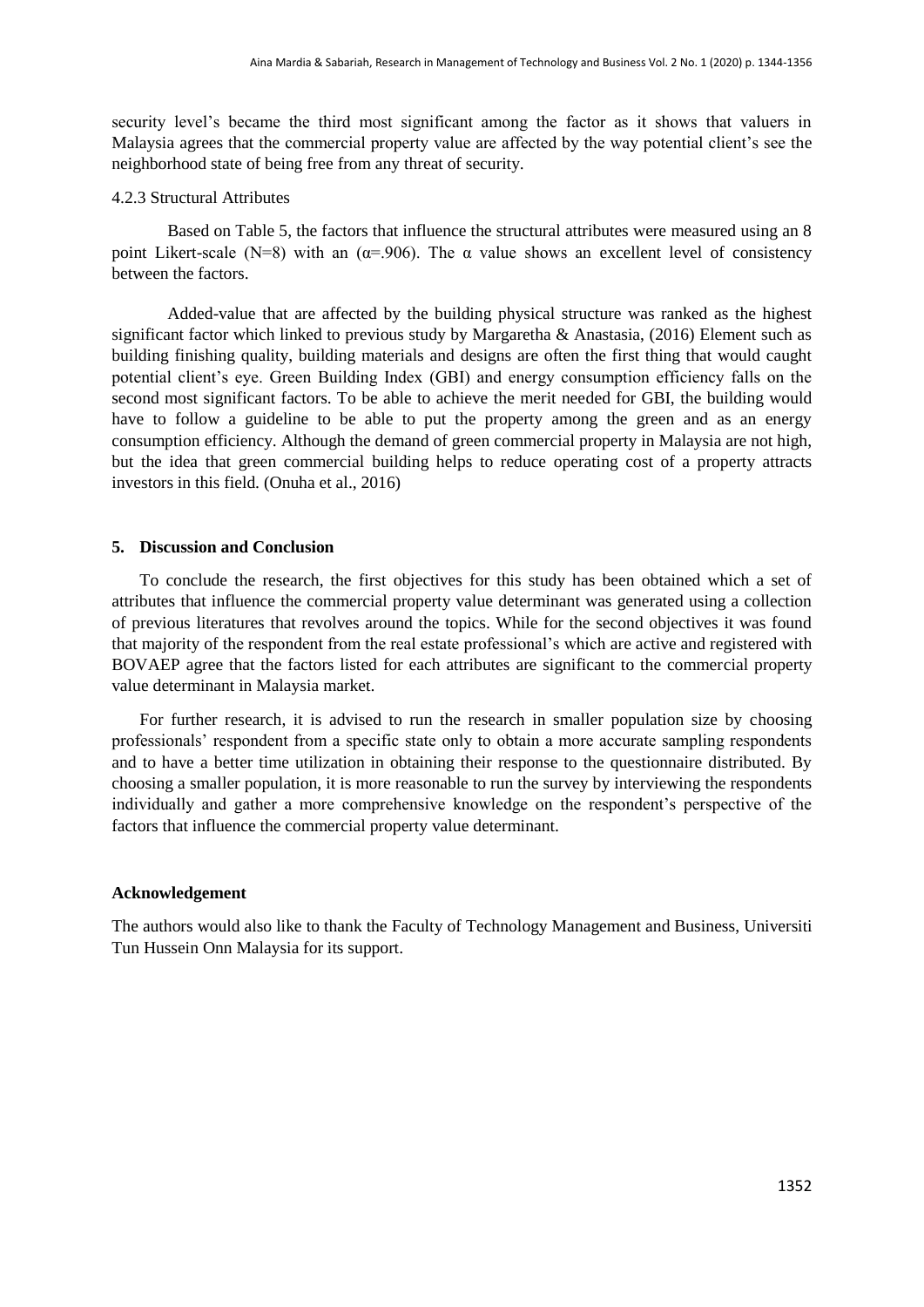# **Appendix A**

# **Table 1: Literature matrix**

|                                                                | (Micha<br>el Ball,<br>Colin<br>Lizieri,<br>and<br>Mac<br>Gregor | (Margaret<br>ha &<br>Anastasia,<br>(2015) | (Onuh<br>a et<br>al.,<br>(2016) | (Oladoku<br>n, 2017) | (Parkinso<br>n, 2009) | (Mike<br>Wrigle<br>у,<br>2001) | (Abidoy<br>e &<br>Chan,<br>2016) | (Gwamn<br>a et al.,<br>2015) | (Oni<br>et<br>al.,<br>2014 | Horowit<br>z et al.,<br>(2007) | (Yu,<br>Pang,<br>&<br>Zhan<br>g,<br>2017) | (Komisaro<br>v,<br>Kauškale,<br>&<br>Lepkova,<br>2016) | (Wibison<br>o,<br>Kwanda,<br>&<br>Anastasia<br>, 2017) | (Soo,<br>2019 | Azmi<br>n,<br>(2006) |
|----------------------------------------------------------------|-----------------------------------------------------------------|-------------------------------------------|---------------------------------|----------------------|-----------------------|--------------------------------|----------------------------------|------------------------------|----------------------------|--------------------------------|-------------------------------------------|--------------------------------------------------------|--------------------------------------------------------|---------------|----------------------|
| <b>Locational Attributes</b>                                   | (1998)                                                          |                                           |                                 |                      |                       |                                |                                  |                              |                            |                                |                                           |                                                        |                                                        |               |                      |
| Accessibility                                                  |                                                                 |                                           |                                 |                      |                       | $\sqrt{ }$                     |                                  |                              | $\sqrt{ }$                 | $\sqrt{ }$                     |                                           |                                                        |                                                        |               |                      |
| Agglomeration                                                  | $\sqrt{ }$                                                      |                                           |                                 |                      |                       | $\sqrt{ }$                     |                                  |                              |                            |                                |                                           |                                                        |                                                        |               |                      |
| Distance towards the<br>city center                            |                                                                 |                                           |                                 |                      |                       |                                |                                  |                              |                            | $\sqrt{ }$                     |                                           |                                                        |                                                        |               |                      |
| Accessibility's benefits<br>enjoyed by the<br>resident         |                                                                 |                                           |                                 |                      |                       |                                |                                  |                              |                            |                                | $\sqrt{ }$                                |                                                        |                                                        |               |                      |
| Spread of industries                                           | $\sqrt{ }$                                                      |                                           |                                 |                      |                       |                                |                                  |                              |                            |                                |                                           | $\sqrt{ }$                                             |                                                        | $\sqrt{ }$    |                      |
| Different location<br>attracts different kinds<br>of investors |                                                                 |                                           | $\sqrt{ }$                      |                      |                       |                                |                                  |                              |                            |                                |                                           |                                                        |                                                        | $\sqrt{ }$    |                      |
| <b>Central Business</b><br>District (CBD)                      | $\sqrt{ }$                                                      |                                           |                                 |                      |                       |                                |                                  |                              |                            | $\sqrt{ }$                     |                                           |                                                        |                                                        | $\sqrt{ }$    |                      |
| Neighborhood<br><b>Attributes</b>                              |                                                                 |                                           |                                 |                      |                       |                                |                                  |                              |                            |                                |                                           |                                                        |                                                        |               |                      |
| View of the<br>neighborhood                                    |                                                                 | $\sqrt{ }$                                |                                 |                      |                       |                                |                                  |                              |                            |                                |                                           |                                                        | $\sqrt{ }$                                             |               |                      |
| Economic efficiency in<br>allocating optimal<br>resources      | $\sqrt{ }$                                                      |                                           |                                 |                      |                       |                                |                                  |                              |                            |                                |                                           | $\sqrt{ }$                                             |                                                        |               |                      |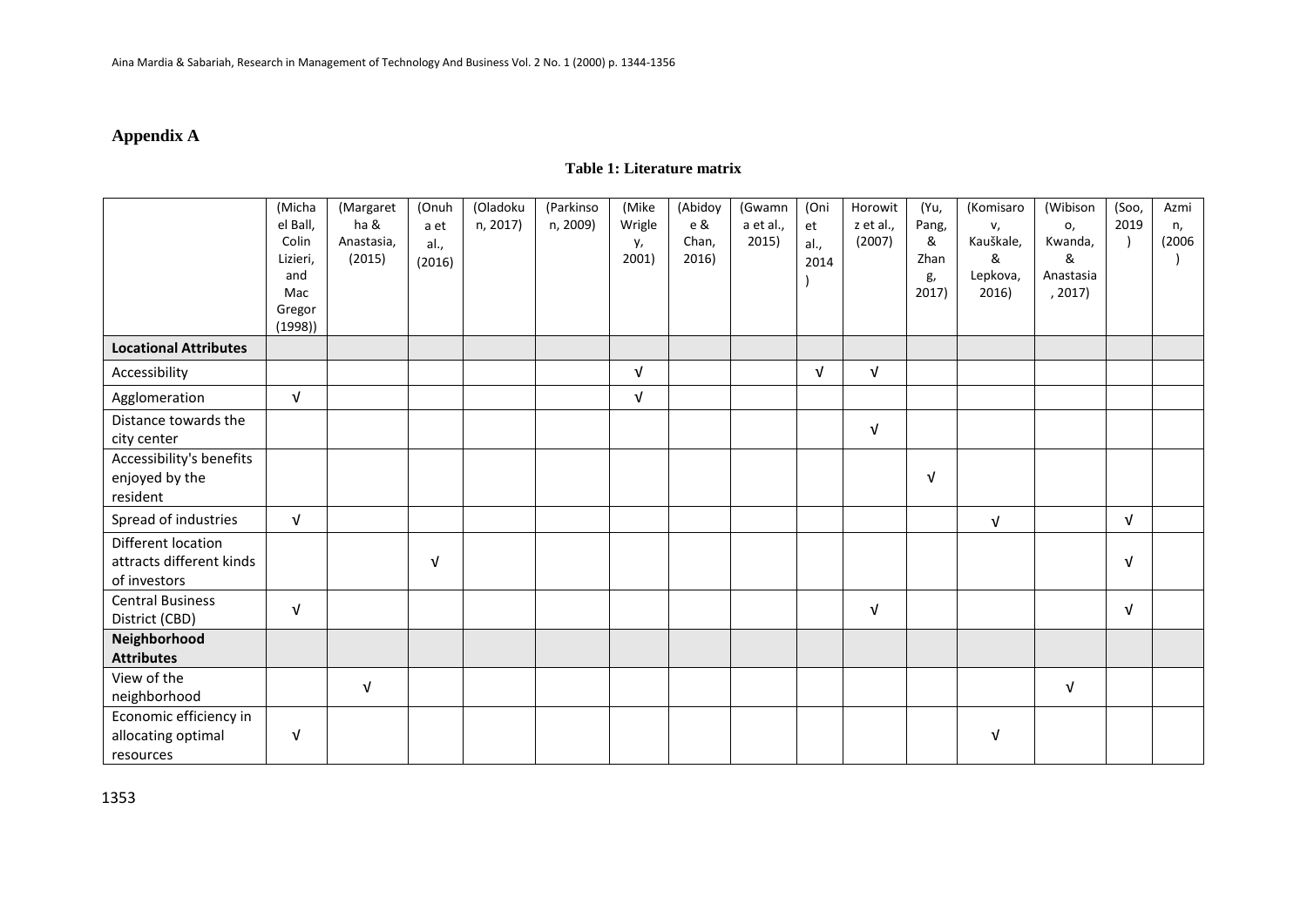| Amount of available         |            |            |            |            |            |            |            |            |            |  |            |            |  |
|-----------------------------|------------|------------|------------|------------|------------|------------|------------|------------|------------|--|------------|------------|--|
| information on              | $\sqrt{ }$ |            |            |            |            |            |            |            |            |  |            |            |  |
| neighborhood                |            |            |            |            |            |            |            |            |            |  |            |            |  |
| property transaction        |            |            |            |            |            |            |            |            |            |  |            |            |  |
| Neighborhood sense          |            |            |            |            |            | $\sqrt{ }$ | $\sqrt{ }$ | $\sqrt{ }$ |            |  | $\sqrt{ }$ |            |  |
| of security level           |            |            |            |            |            |            |            |            |            |  |            |            |  |
| Neighborhood                |            |            |            |            |            |            |            |            |            |  | $\sqrt{}$  |            |  |
| landscape element           |            |            |            |            |            |            |            |            |            |  |            |            |  |
| Types of schools on         |            |            |            |            |            |            |            |            | $\sqrt{ }$ |  |            |            |  |
| the neighborhood            |            |            |            |            |            |            |            |            |            |  |            |            |  |
| <b>Structural</b>           |            |            |            |            |            |            |            |            |            |  |            |            |  |
| <b>Attributes</b>           |            |            |            |            |            |            |            |            |            |  |            |            |  |
| <b>Building finishing</b>   |            | $\sqrt{ }$ |            | $\sqrt{ }$ |            |            |            |            |            |  |            |            |  |
| quality                     |            |            |            |            |            |            |            |            |            |  |            |            |  |
| Defect prior to             |            |            |            | $\sqrt{ }$ |            |            |            |            |            |  |            |            |  |
| climate change              |            |            |            |            |            |            |            |            |            |  |            |            |  |
| Energy consumption          |            |            | $\sqrt{ }$ | $\sqrt{ }$ | $\sqrt{ }$ |            |            |            |            |  |            |            |  |
| efficiency                  |            |            |            |            |            |            |            |            |            |  |            |            |  |
| Premium labelled            |            |            |            | $\sqrt{ }$ | $\sqrt{ }$ |            |            |            |            |  |            |            |  |
| energy consumption          |            |            |            |            |            |            |            |            |            |  |            |            |  |
| <b>Green Building Index</b> |            |            |            |            |            |            |            |            |            |  |            |            |  |
| (GBI)                       |            |            | $\sqrt{ }$ |            | $\sqrt{ }$ |            |            |            |            |  |            |            |  |
| The size and number         |            |            |            |            |            |            | $\sqrt{ }$ |            |            |  |            | $\sqrt{ }$ |  |
| of habitable room           |            |            |            |            |            |            |            |            |            |  |            |            |  |
| Square-foot increase        |            |            |            |            |            |            | $\sqrt{ }$ |            |            |  |            | $\sqrt{ }$ |  |
| in the floor area           |            |            |            |            |            |            |            |            |            |  |            |            |  |
| Added-value by the          |            |            |            |            |            |            |            |            |            |  |            |            |  |
| building physical           |            |            |            |            |            |            | V          |            |            |  |            |            |  |
| structure                   |            |            |            |            |            |            |            |            |            |  |            |            |  |

# **Table 1 (Continued)**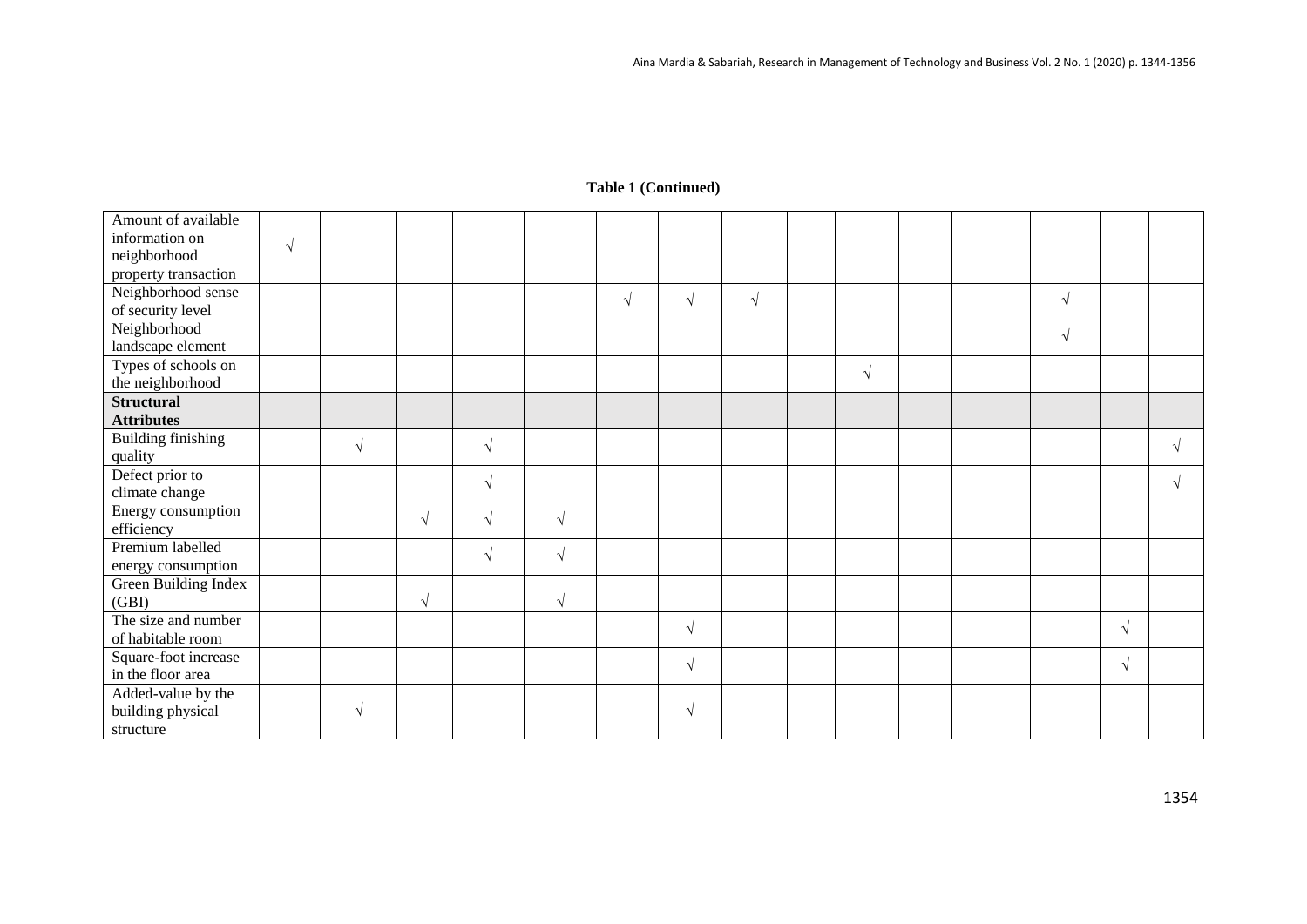#### **References**

- Abidoye, R. B., & Chan, A. P. C. (2016). Critical determinants of residential property value: professionals' perspective. Journal of Facilities Management, 14(3), 283–300.Stein, L. (1994).
- Azmin, N. (2006). The Study of Problems Faced by Property Management in Managing the High Rise Condominium in Malaysia
- Bellman, L., & Öhman, P. (2016). Authorized property appraisers' perceptions of commercial property valuation. Journal of Property Investment and Finance, 34(3), 225–248.
- Chan, A. P. C., & Abidoye, R. B. (2019). Advanced Property Valuation Techniques and Valuation Accuracy: Deciphering the Artificial Neural Network Technique. RELAND: International Journal of Real Estate & Land Planning, 2, 1–9.
- Devroe, R., & Ugent, G. (n.d.). How to enhance the external validity of survey experiments? A discussion on the basis of a research design on political gender stereotypes in Flanders. 1–24
- Gwamna, E. S., Yusoff, W. Z. W., & Ismail, M. F. (2015). Determinants of land use and property value. Advanced Science Letters, 21(5), 1150–1153.
- Horowitz, J. B., Keil, S. R., & Spector, L. C. (2007). Do Charter Schools Affect Property Values? Do Charter Schools Affect Property Values? John Horowitz, Associate Professor Stanley Keil , Associate Professor Lee Spector , Associate Professor Department of Economics The research was supported by a grant . (June 2014).
- Keiler, S., & Bundesbank, D. (2012). Commercial property prices: What should be 58 measured? 1– 14.
- Komisarov, V., Kauškale, L., & Lepkova, N. (2016). Positive Influencing Factors of Commercial Property Development: Case of Lithuania. Baltic Journal of Real Estate Economics and Construction Management, 4(1), 48–60.
- Anastasia, Njo and MARGARETHA, MELISA (2015) *Investors Willingness to Pay in Commercial Property*. The 3<sup>rd</sup> Indonesia International Conference on Finance , 19-12-2015 - 19-12-2015, Bali - Indonesia
- Mehrhoff, J (2017). *What is 'commercial property'?* , IFC-National Bank of Belgium Workshop on "Data needs and Statistics compilation for macroprudential analysis" Brussels, Belgium, 18-19 May 2017.
- Michael Ball and Anupam Nanda (2013), *Does Infrastructure Investment Stimulate Building Supply? The Case of the English Regions*. Regional Studies, Vol 48, 2014 – Issue 3: Finance, business property and urban and regional development.
- Michael Ball, Colin Lizieri, & Bryan D. MacGregor (1998), *The Economics of Commercial Property Markets*, Psychology Press, 1998.
- Mike Wrigley, P. W. (2001). Transport Policy and Property Values Mike. Proceedings of the 24th International Conference on Efficiency, Cost, Optimization, Simulation and Environmental Impact of Energy Systems, ECOS 2011.
- Oladokun, T. T. (2017). Effects of Climate Change on Commercial Properties in Lagos State. (January).
- Oni, A., Ajibola, M., Iroham, O., & Akinjare, O. (2014). Analysis of Accessibility Impact On Commercial Property Values In Ikeja, Nigeria. Retrieved from <http://eprints.covenantuniversity.edu.ng/id/eprint/6433>
- Onuha, I., Aliagha, G., Shahril, M., Kalu, I. U., Onyike, J.., & Okehialam, S. (2016). Green and Sustainable Commercial Property Supply in Malaysia and Nigeria. Geographical Review, 107(3), 496–515.
- Parkinson, A. T. (2009). Sustainability in Energy and Buildings. Sustainability in Energy and Buildings, (May).
- Pearce, S. (2001). The Property Investment Essentials. (389684), 1–24.